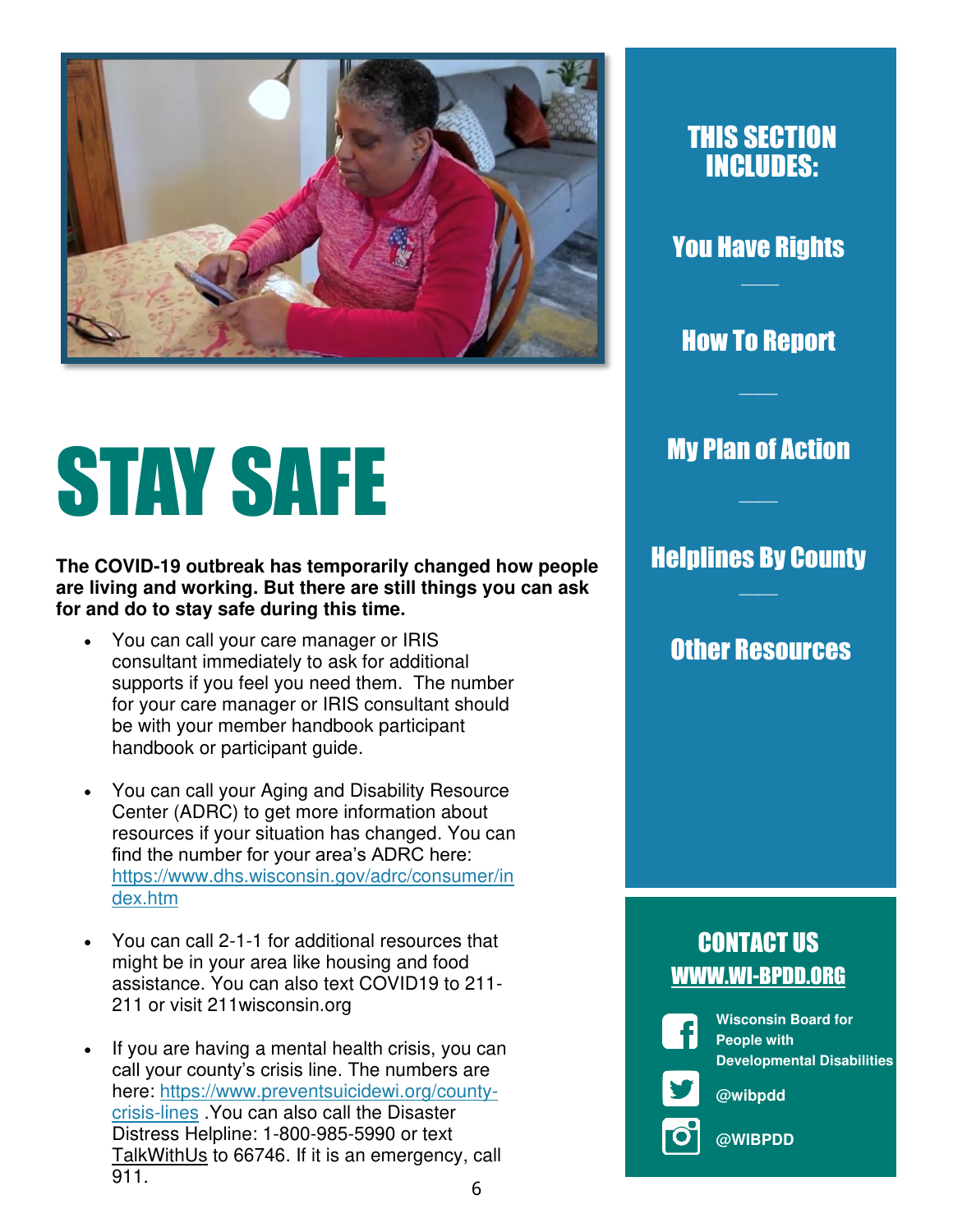# YOU HAVE RIGHTS

The spread of COVID-19 has made the way we live look different for a little while. Even though things feel out of the ordinary and are changing all the time, you still have rights.

- You have the right to be safe in your home.
- You have the right to be free from abuse and neglect.
- - You have the right to the services and supports you need to stay healthy and safe
	-
- You have the right to tell your care manager or IRIS consultant if you are unhappy with a service or think you need a change to your services.

If any of these rights are being taken away or you don't feel that you are able to be safe with the supports and services you have right now, **call or email your care manager or IRIS consultant and ask them what changes can be made**. If you do not have a care manager or IRIS consultant, or if you have not heard from them for more than 24 hours after reaching out, there are other options available to get help.

This guide gives you the tools to make a plan and contact the right people to get the help you need during this stressful time.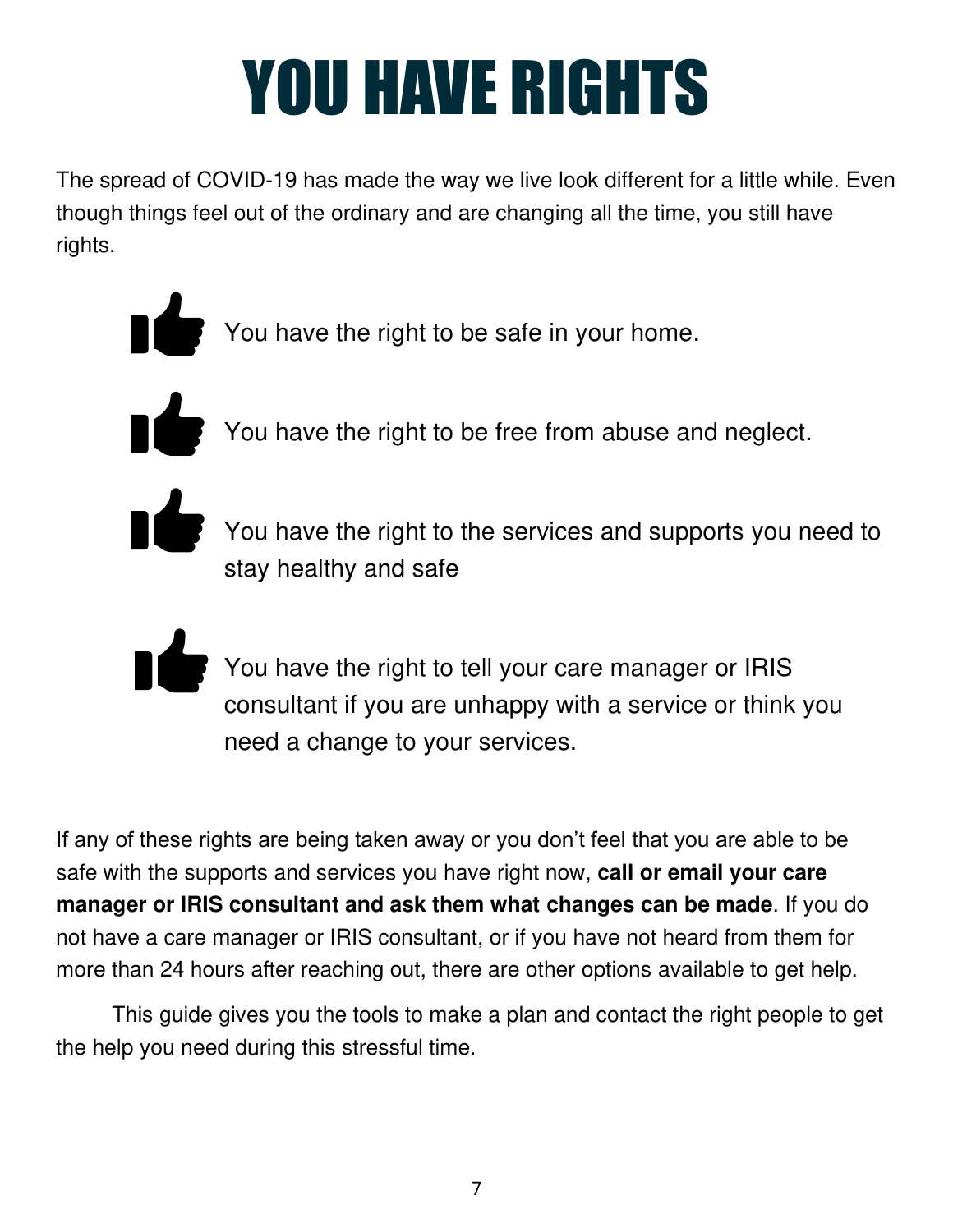# HOW TO REPORT ABUSE

People with disabilities experience many kinds of abuse. This can be physical, sexual or mental abuse or financial abuse.

| If you are a person with a<br>If you are witnessing or<br>disability experiencing<br>hearing about abuse from a<br>person with a disability:<br>abuse:                          |                                          |
|---------------------------------------------------------------------------------------------------------------------------------------------------------------------------------|------------------------------------------|
| 1) Tell one or more trusted adults                                                                                                                                              | 1) Tell one or more of the agencies that |
| who can help you figure out how to                                                                                                                                              | work with the person. They can help      |
| report.                                                                                                                                                                         | with the report.                         |
| 2) Call your local police department -                                                                                                                                          | 2) Call your local police department -   |
| 911, if you are in immediate need                                                                                                                                               | 911, if you are in immediate need of     |
| of help or danger.                                                                                                                                                              | help or danger.                          |
| 3) Call Adult Protective Services -                                                                                                                                             | 3) Call Adult Protective Services -      |
| Every County has this help                                                                                                                                                      | Every County has this help               |
| available.                                                                                                                                                                      | available.                               |
| You can ask a person you trust to help you report.<br>If the agency you report to isn't helpful, there are further resources listed in<br>this toolkit who may be able to help. |                                          |

### **What is Adult Protective Services?**

Every County has someone who looks into reports of abuse and neglect involving people with disabilities. This is called Adult Protective Services or APS for short. APS is still working and making visits to people's homes during the COVID-19 outbreak. If you think you are being abused or neglected, you should call your County Help Line. A list of County Helplines is listed at this website: <https://www.dhs.wisconsin.gov/aps/aar-agencies.htm> OR listed at the end of this toolkit.

### **How to spot abuse and neglect?**

There are different kinds of abuse and neglect. Here are some examples:

- □ **Physical Abuse** Hitting, pushing, shoving
- **Emotional Abuse**  Calling you fat, ugly, the R-word. Saying things like "nobody will ever want to be with you", or posting photos or other items that are hurtful to you
- □ **Sexual Abuse** Touching body and private areas when you don't want to be touched
- **Financial Abuse** -Taking your money and using it for themselves
- □ **Neglect** Someone not taking care of you the way they are supposed to or you are struggling to take care of yourself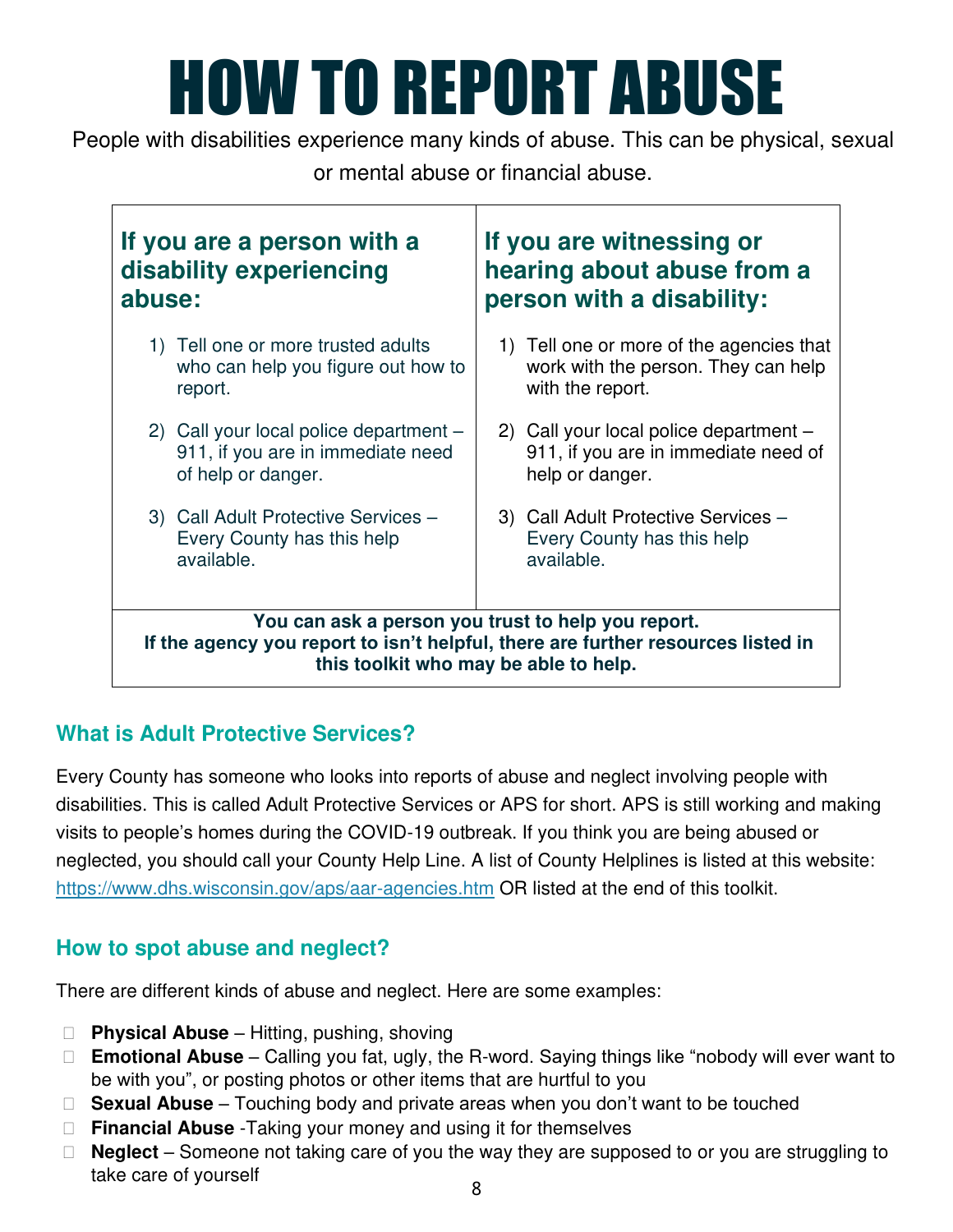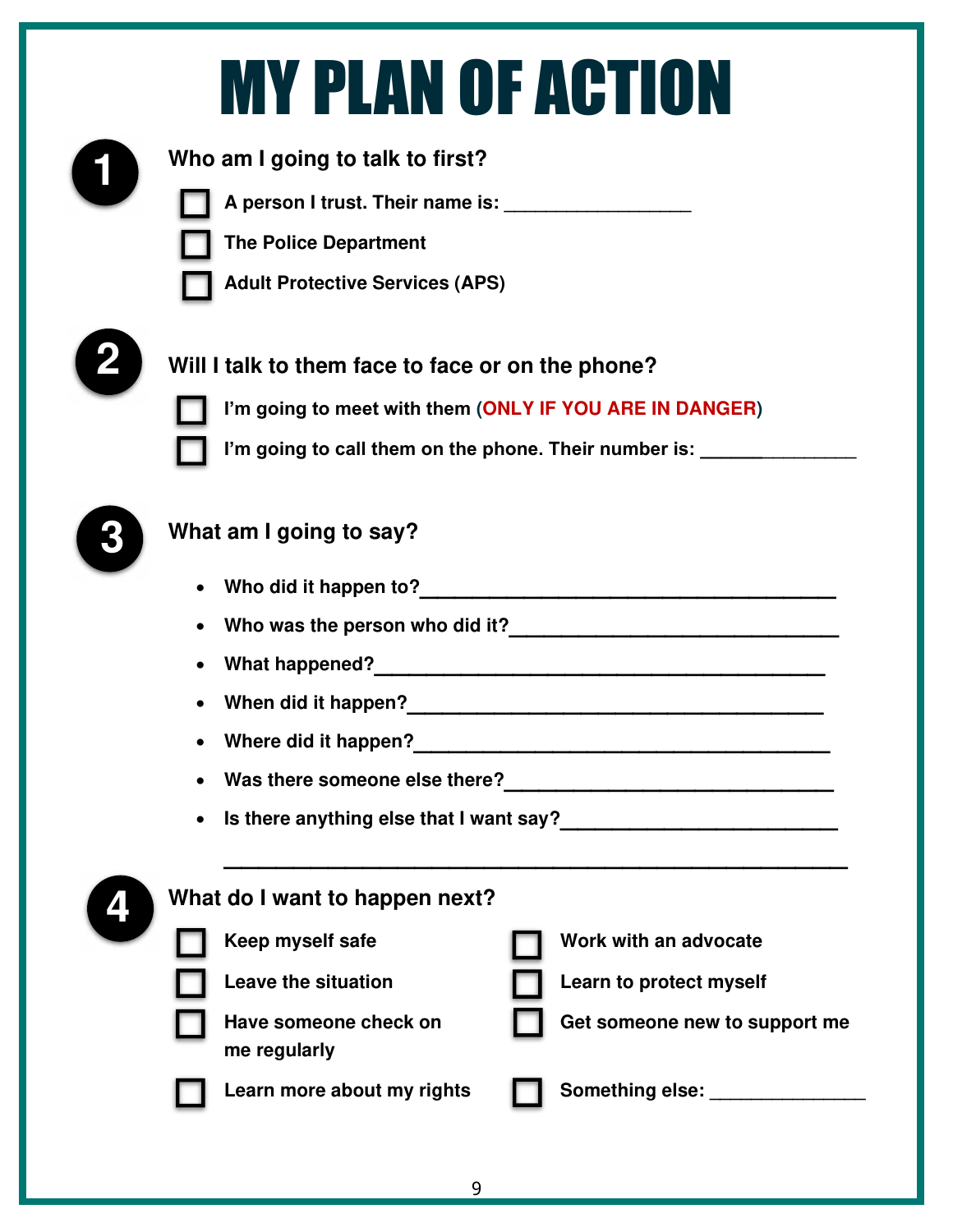# MY CALL LOG

**(Make copies of this page if you need to more places to write down your calls)**

**CALL #\_\_\_\_**

| When did I call?                                                                                                                    |
|-------------------------------------------------------------------------------------------------------------------------------------|
| • What Day? (Month/Day/Year) $($ / / )<br><b>What time?</b> (Write the time and circle $a.m.$ or $p.m.$ )<br>$\bullet$<br>a.m./p.m. |
| Did I speak to someone or leave a message?                                                                                          |
| I talked to someone. Who did I speak to? (Name, job title,                                                                          |
| I left a message. Who did I leave a message with? (Name, job title,                                                                 |
| ❖ Tip: If you left a message, plan to call back the next day                                                                        |
|                                                                                                                                     |
| What's Next? (Will they follow up? Is there another person to call?)                                                                |

❖ **Tip: If you talk to someone, ask them what the next step is**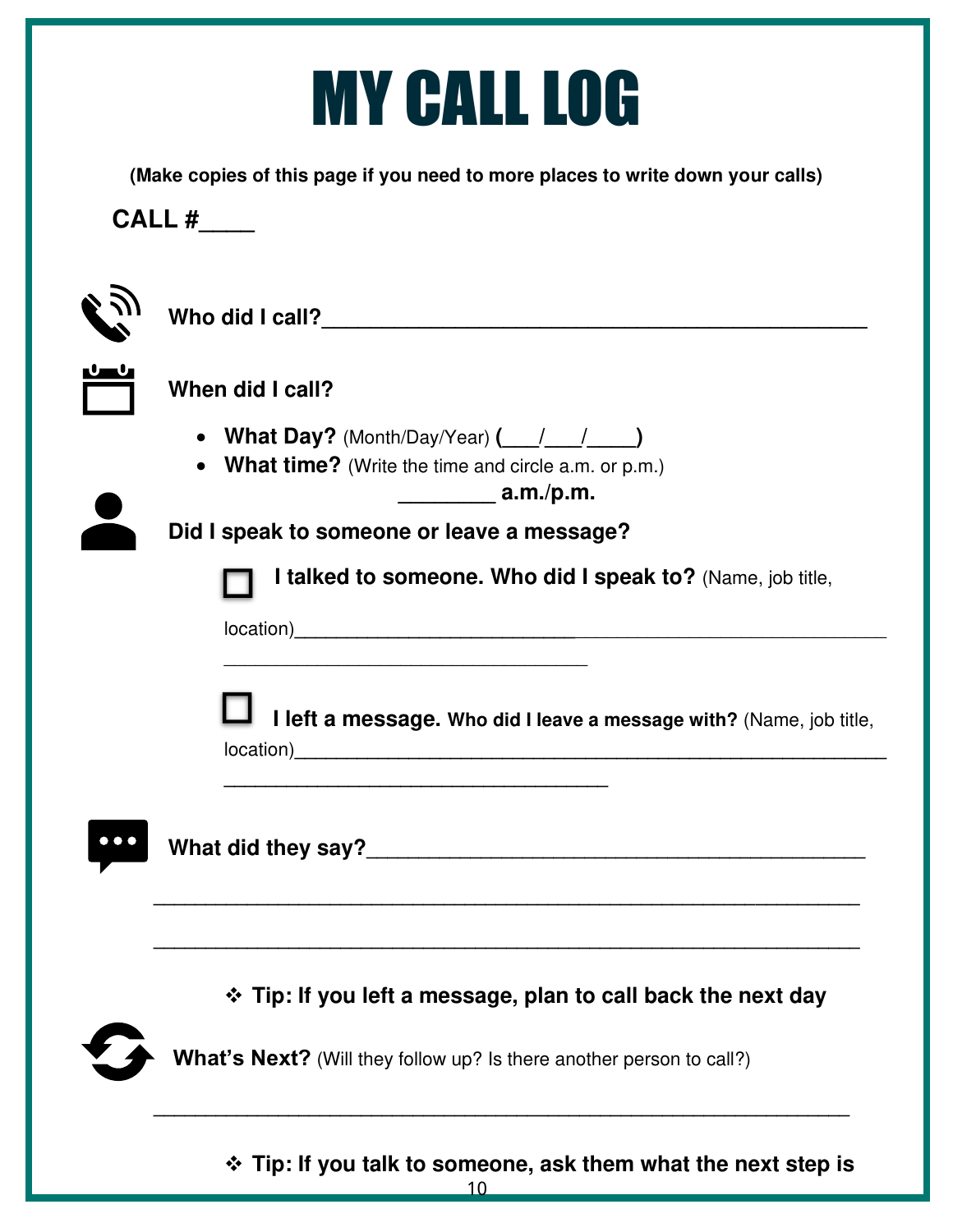# HELPLINE BY COUNTY

#### **[Adams County](https://www.dhs.wisconsin.gov/aps/Contacts/aaragencies.htm#Top)**

Daytime Hours: 8 a.m.- 4 p.m. Daytime Phone: 608-339-4505 or Toll Free: 888-830-3454 After Hours Phone: 608-339-3304

#### **[Ashland County](https://www.dhs.wisconsin.gov/aps/Contacts/aaragencies.htm#Top)**

Daytime Hours: 7:30 a.m. - 5 p.m. Daytime Phone: 715-682-7004 After Hours Phone: 715-682-7023

#### **[Barron County](https://www.dhs.wisconsin.gov/aps/Contacts/aaragencies.htm#Top)**

Daytime Hours: 8 a.m.- 4:30 p.m. Daytime Phone: 715-537-5691 After Hours Phone: 888-552-6642 or 715-537-3106 if emergency

#### **[Bayfield County](https://www.dhs.wisconsin.gov/aps/Contacts/aaragencies.htm#Top)**

Daytime Hours: M, W, Th, F: 8 a.m - 4 p.m. Tu: 7:30 a.m. - 6:00 p.m. Daytime Phone: 715-373-6144 After Hours Phone: 911

**[Brown County](https://www.dhs.wisconsin.gov/aps/Contacts/aaragencies.htm#Top)** Daytime Hours: 8 a.m. - 4:30 p.m. Daytime Phone: 920-448-7885 After Hours Phone: 920-436-8888

#### **[Buffalo County](https://www.dhs.wisconsin.gov/aps/Contacts/aaragencies.htm#Top)**

Daytime Hours: 8 a.m. - 4:30 p.m. Daytime Phone: 608-685-4412 After Hours Phone: 608-685-4433

**[Burnett County](https://www.dhs.wisconsin.gov/aps/Contacts/aaragencies.htm#Top)**  Daytime Hours: 8:30 a.m.-4:30 p.m. Daytime Phone: 715-349-7600

#### **[Calumet County](https://www.dhs.wisconsin.gov/aps/Contacts/aaragencies.htm#Top)**

M - F Hours: 24 Hours M - F Phone: 920-849-1400 Weekend Hours Phone: 920-849-9317

#### **[Chippewa County](https://www.dhs.wisconsin.gov/aps/Contacts/aaragencies.htm#Top)**

Daytime Hours: 8 a.m. - 4:30 p.m. Daytime Phone: 715-726-7788 After Hours Phone: same

#### **[Clark County](https://www.dhs.wisconsin.gov/aps/Contacts/aaragencies.htm#Top)**

Daytime Hours: 8 a.m. - 4:30 p.m. Daytime Phone: 715-743-5233 After Hours Phone: 715-743-3157

#### **[Columbia County](https://www.dhs.wisconsin.gov/aps/Contacts/aaragencies.htm#Top)**

Daytime Hours: 8 a.m. - 4:30 p.m. Daytime Phone: 608-742-9233 or Toll Free 888-742-9233 After Hours Phone: 608-742-4166

#### **[Crawford County](https://www.dhs.wisconsin.gov/aps/Contacts/aaragencies.htm#Top)**

Daytime Hours: 8 a.m. - 4:30 p.m. Daytime Phone: 608-326-0248 After Hours Phone: 608-326-8414

#### **[Dane County](https://www.dhs.wisconsin.gov/aps/Contacts/aaragencies.htm#Top)**

Daytime Hours: 7:45 a.m. - 4:30 p.m. Daytime Phone: 608-261-9933 After Hours Phone: 608-255-6067

#### **[Dodge County](https://www.dhs.wisconsin.gov/aps/Contacts/aaragencies.htm#Top)**

Daytime Hours: 8 a.m. - 4:30 p.m. Daytime Phone: 920-386-3580 After Hours Phone: 888-552-6642

#### **[Door County](https://www.dhs.wisconsin.gov/aps/Contacts/aaragencies.htm#Top)**

Daytime Hours: 8 a.m. - 4:30 p.m. Daytime Phone: 920-746-7155 then press #2 Toll Free: 888-743-1844 , ext 7155 then press #2 After Hours Phone: 920-746-2400

#### **[Douglas County](https://www.dhs.wisconsin.gov/aps/Contacts/aaragencies.htm#Top)**

Daytime Hours: 8 a.m. - 4:30 p.m. Daytime Phone: 715-395-1304 After Hours Phone: 911 11

#### **[Dunn County](https://www.dhs.wisconsin.gov/aps/Contacts/aaragencies.htm#Top)**

Daytime Hours: 8 a.m. - 4:30 p.m. Daytime Phone: 715-232-4006 After Hours Phone: 911

#### **[Eau Claire County](https://www.dhs.wisconsin.gov/aps/Contacts/aaragencies.htm#Top)**

Daytime Hours: 8 a.m. - 5 p.m. Daytime Phone: 715-839-2300 After Hours Phone: 715-839-4972

#### **[Florence County](https://www.dhs.wisconsin.gov/aps/Contacts/aaragencies.htm#Top)**

Daytime Hours: 8:30 a.m. - 4 p.m. Daytime Phone: 715-528-3296 Toll Free: 888-452-3296 After Hours Phone: 715-528-3346

#### **[Fond du Lac County](https://www.dhs.wisconsin.gov/aps/Contacts/aaragencies.htm#Top)**

Daytime Hours: 8 a.m. - 4:30 p.m. Daytime Phone: 888-435-7335 After Hours Phone: 920-929-3466

#### **[Forest County](https://www.dhs.wisconsin.gov/aps/Contacts/aaragencies.htm#Top)**

Daytime Hours: 8:30 a.m. -4:30 p.m Daytime Phone: 715-478-7709 After Hours Phone: 715-478-3331

#### **[Grant County](https://www.dhs.wisconsin.gov/aps/Contacts/aaragencies.htm#Top)**

Daytime Hours: 8 a.m. - 4:30 p.m. Daytime Phone: 608-723-2136 After Hours Phone: 608-723-2157

#### **[Green County](https://www.dhs.wisconsin.gov/aps/Contacts/aaragencies.htm#Top)**

Daytime Hours: 8 a.m. - 5 p.m. Daytime Phone: 608-328-9393 After Hours Phone: 888-552-6642

#### **[Green Lake County](https://www.dhs.wisconsin.gov/aps/Contacts/aaragencies.htm#Top)**

Daytime Hours: 8 a.m. - 4:30 p.m. Daytime Phone: 877-883-5378 After Hours Phone: 920-294-4000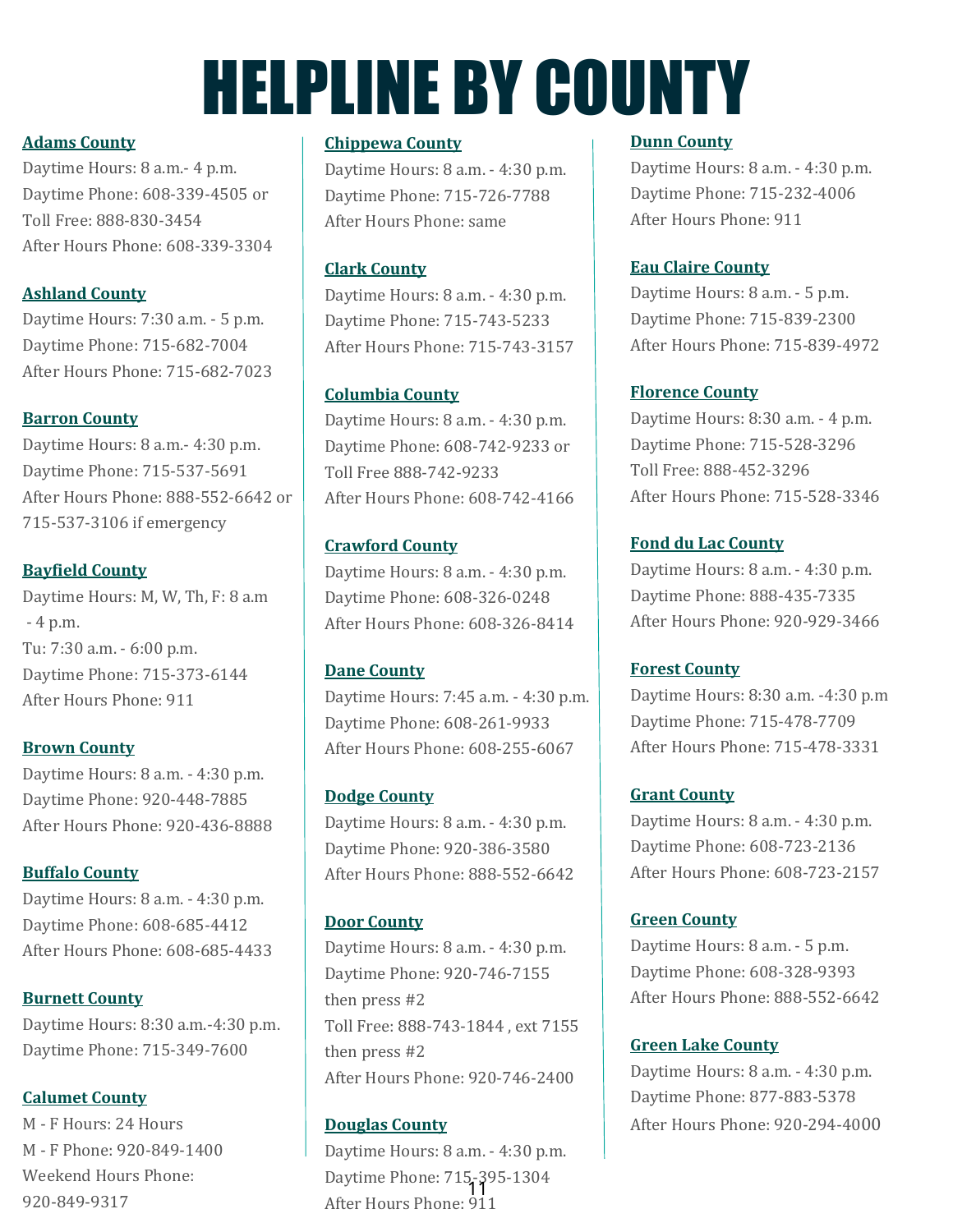#### **[Iowa County](https://www.dhs.wisconsin.gov/aps/Contacts/aaragencies.htm#Top)**

Daytime Hours: 8 a.m. - 4:30 p.m. Daytime Phone: 608-930-9835 After Hours Phone: 608-935-3314

#### **[Iron County](https://www.dhs.wisconsin.gov/aps/Contacts/aaragencies.htm#Top)**

Daytime Hours: 8 a.m. - 4 p.m. Daytime Phone: 715-561-3636 After Hours Phone: 715-561-3800

#### **[Jackson County](https://www.dhs.wisconsin.gov/aps/Contacts/aaragencies.htm#Top)**

Daytime Hours: 8 a.m. - 4:30 p.m. Daytime Phone: 715-284-4301 After Hours Phone: 800-500-3910

#### **[Jefferson County](https://www.dhs.wisconsin.gov/aps/Contacts/aaragencies.htm#Top)**

Hours: 24 Hours Phone: 920-674-3105

#### **[Juneau County](https://www.dhs.wisconsin.gov/aps/Contacts/aaragencies.htm#Top)**

Daytime Hours: 8 a.m. - 4:30 p.m. Daytime Phone: 608-847-2400 After Hours Phone: 608-847-6161

#### **[Kenosha County](https://www.dhs.wisconsin.gov/aps/Contacts/aaragencies.htm#Top)**

Daytime Hours: 8 a.m. - 5 p.m. Daytime Phone: 262-605-6646 Toll Free: 800-472-8008 After Hours Phone: 262-657-7188

#### **[Kewaunee County](https://www.dhs.wisconsin.gov/aps/Contacts/aaragencies.htm#Top)**

Daytime Hours: 8 a.m. - 4:30 p.m. Daytime Phone: 920-388-0626 After Hours Phone: 920-388-3100

#### **[La Crosse County](https://www.dhs.wisconsin.gov/aps/Contacts/aaragencies.htm#Top)**

Hours: 8 a.m. - 4:30 p.m. Phone: 608-785-5700 After Hours Phone: 911

#### **[Lafayette County](https://www.dhs.wisconsin.gov/aps/Contacts/aaragencies.htm#Top)**

Hours: 8 a.m.- 4:30 p.m. Phone: 608-776-4960 After Hours Phone: 608-776-4848

#### **[Langlade County](https://www.dhs.wisconsin.gov/aps/Contacts/aaragencies.htm#Top)**

Daytime Hours: 8 a.m. - 4:30 p.m. 24 Hour Phone: 715-841-5160 Toll Free: 855-487-3338

#### **[Lincoln County](https://www.dhs.wisconsin.gov/aps/Contacts/aaragencies.htm#Top)**

Daytime Hours: 8 a.m. - 4:30 p.m. 24 Hour Phone: 715-841-5160 Toll Free: 855-487-3338

#### **[Manitowoc County](https://www.dhs.wisconsin.gov/aps/Contacts/aaragencies.htm#Top)**

Hours: 24 Hours Daytime Phone: 920-683-4230 After Hours Phone: 888-552-6642

#### **[Marathon County](https://www.dhs.wisconsin.gov/aps/Contacts/aaragencies.htm#Top)**

Daytime Hours: 8 a.m. - 4:30 p.m. 24 Hour Phone: 715-841-5160 Toll Free: 855-487-3338

#### **[Marinette County](https://www.dhs.wisconsin.gov/aps/Contacts/aaragencies.htm#Top)**

Daytime Hours: 8:30 a.m. - 4:30 p.m. Daytime Phone: 715-732-3850 After Hours Phone: 715-732-7600

#### **[Marquette County](https://www.dhs.wisconsin.gov/aps/Contacts/aaragencies.htm#Top)**

Daytime Hours: 8 a.m. - 4:30 p.m. Daytime Phone: 608-297-3124 After Hours Phone: 608-297-2115

#### **[Menominee County](https://www.dhs.wisconsin.gov/aps/Contacts/aaragencies.htm#Top)**

Daytime Hours: 8 a.m. - 4:30 p.m. Daytime Phone: 715-799-3861 After Hours Phone: Same

#### **[Milwaukee County](https://www.dhs.wisconsin.gov/aps/Contacts/aaragencies.htm#Top)**

Daytime Hours: 8 a.m. - 4:30 p.m. Daytime Phone: 414-289-6660 Elder/Aging Abuse Unit: 414-289- 6874 After Hours Phone: Same

#### **[Monroe County](https://www.dhs.wisconsin.gov/aps/Contacts/aaragencies.htm#Top)**

Daytime Hours: 8 a.m. - 4:30 p.m. Daytime Phone: 608-269-8600 After Hours Phone: 888-552-6642 12

#### **[Oconto County](https://www.dhs.wisconsin.gov/aps/Contacts/aaragencies.htm#Top)**

Daytime Hours: 8 a.m. - 4 p.m. Daytime Phone: 920-834-7000 After Hours Phone: 920-834-6900

#### **[Oneida County](https://www.dhs.wisconsin.gov/aps/Contacts/aaragencies.htm#Top)**

Hours: 24 Hours Phone: 715-362-5695 Toll Free: 888-662-5695

#### **[Outagamie County](https://www.dhs.wisconsin.gov/aps/Contacts/aaragencies.htm#Top)**

Daytime Hours: 8 a.m. - 5 p.m. Daytime Phone: 920-832-4646 After Hours Phone: Same

#### **[Ozaukee County](https://www.dhs.wisconsin.gov/aps/Contacts/aaragencies.htm#Top)**

Daytime Hours: 8:30 a.m. - 5 p.m. Daytime Phone: 262-284-8200 After Hours Phone: 911

#### **[Pepin County](https://www.dhs.wisconsin.gov/aps/Contacts/aaragencies.htm#Top)**

Daytime Hours: 8:30 a.m.-4:30 p.m. Daytime Phone: 715-672-8941 After Hours Phone: 715-672-5944

#### **[Pierce County](https://www.dhs.wisconsin.gov/aps/Contacts/aaragencies.htm#Top)**

Daytime Hours: 8 a.m. - 4:30 p.m. Daytime Phone: 715-273-6770 After Hours Phone: 715-273-5051

#### **[Polk County](https://www.dhs.wisconsin.gov/aps/Contacts/aaragencies.htm#Top)**

Daytime Hours: 8:30 a.m.- 4:30 p.m. Daytime Phone: 715-485-8400 After Hours Phone: 715-485-8300

#### **[Portage County](https://www.dhs.wisconsin.gov/aps/Contacts/aaragencies.htm#Top)**

Daytime Hours: Monday: 8 a.m. - 4:30 p.m., Tuesday: 8 a.m.-6 p.m., Wednesday: 8 a.m. -5 p.m., Thursday: 8 a.m.-4:30 p.m., and Friday: 8 a.m.-3 p.m. Daytime Phone: 715-345-5350 After Hours Phone: 866-317-9362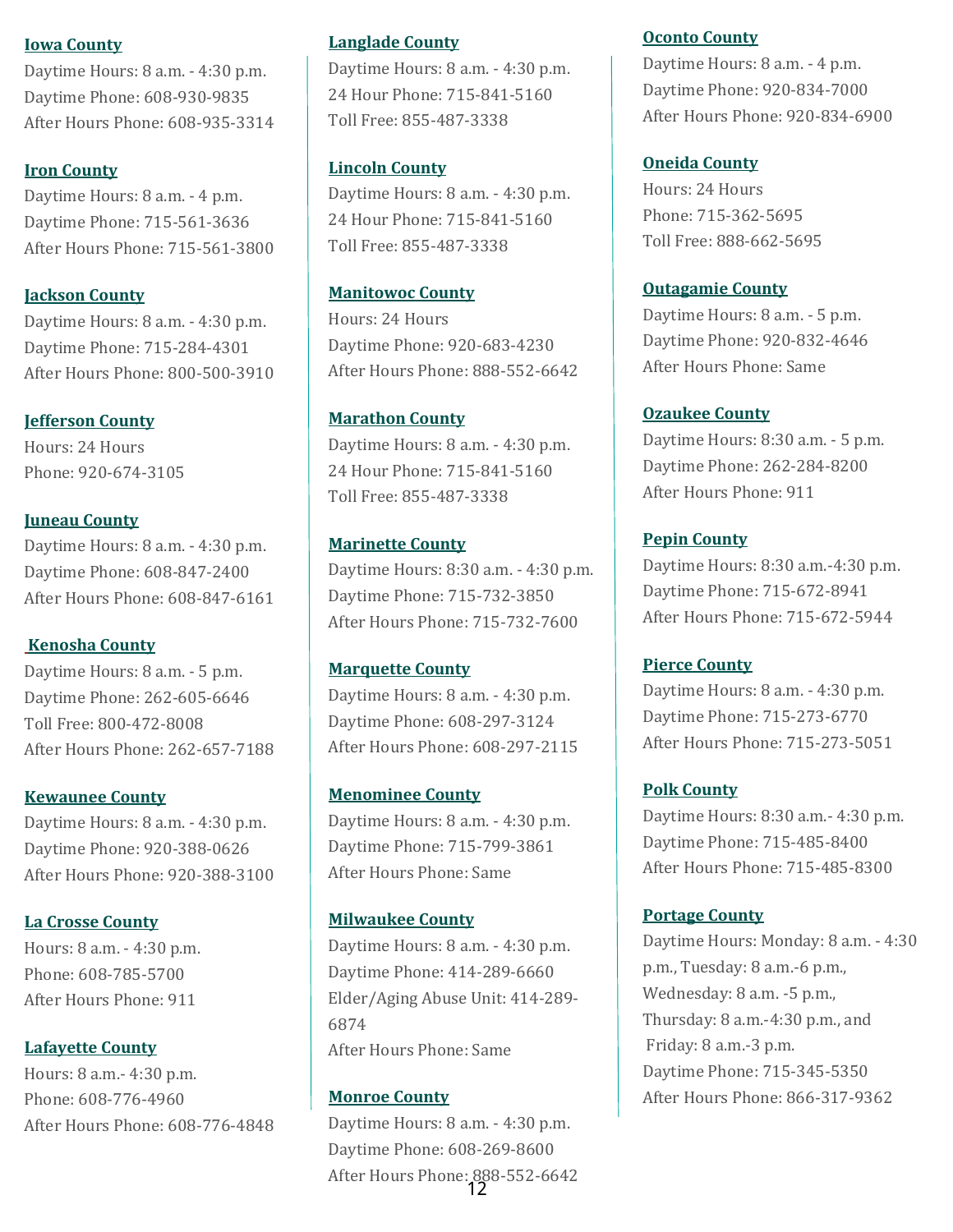#### **[Price County](https://www.dhs.wisconsin.gov/aps/Contacts/aaragencies.htm#Top)**

Daytime Hours: 8 a.m. - 4:30 p.m. Daytime Phone: 715-339-2158 After Hours Phone: 715-339-3011

#### **[Racine County](https://www.dhs.wisconsin.gov/aps/Contacts/aaragencies.htm#Top)**

Daytime Hours: 8 a.m. - 4:30 p.m. Daytime Phone: 262-833-8777 After Hours Phone: 262-638-6741

#### **[Richland County](https://www.dhs.wisconsin.gov/aps/Contacts/aaragencies.htm#Top)**

Daytime Hours: 8:30 a.m. - 5 p.m. Daytime Phone: 608-647-8821 After Hours Phone: 608-647-2106

#### **[Rock County](https://www.dhs.wisconsin.gov/aps/Contacts/aaragencies.htm#Top)**

Daytime Hours: 8 a.m. - 4:30 p.m. Daytime Phone: 608-741-3600 After Hours Phone: 608-741-3600

#### **[Rusk County](https://www.dhs.wisconsin.gov/aps/Contacts/aaragencies.htm#Top)**

Daytime Hours: 8 a.m. - 4:30 p.m. Daytime Phone: 715-532-2299 After Hours Phone: 715-532-2200

#### **[Sauk County](https://www.dhs.wisconsin.gov/aps/Contacts/aaragencies.htm#Top)**

Daytime Hours: 8 a.m. - 4:30 p.m. Daytime Phone: 608-355-4200 After Hours Phone: 800-533-5692

#### **[Sawyer County](https://www.dhs.wisconsin.gov/aps/Contacts/aaragencies.htm#Top)**

Daytime Hours: 8 a.m. - 5:30 p.m. Daytime Phone: 715-634-4806 Toll Free: 800-569-4162 After Hours Phone: 715-634-5213

#### **[Shawano County](https://www.dhs.wisconsin.gov/aps/Contacts/aaragencies.htm#Top)**

Daytime Hours: 8 a.m. - 4:30 p.m. Daytime Phone: 715-526-4700 After Hours Phone: 888-238-3253

#### **[Sheboygan County](https://www.dhs.wisconsin.gov/aps/Contacts/aaragencies.htm#Top)**

Daytime Hours: 8 a.m.- 5 p.m. Daytime Phone: 920-467-4100 After Hours Phone: 920-549-3111

#### **[St. Croix County](https://www.dhs.wisconsin.gov/aps/Contacts/aaragencies.htm#Top)**

Daytime Hours: 8 a.m. - 5 p.m. Daytime Phone: 715-246-8255 After Hours Phone: 911

#### **[Taylor County](https://www.dhs.wisconsin.gov/aps/Contacts/aaragencies.htm#Top)**

Daytime Hours: 8:30 a.m.-4:30 p.m. Daytime Phone: 715-748-3332 After Hours Phone: 715-748-2200

#### **[Trempealeau County](https://www.dhs.wisconsin.gov/aps/Contacts/aaragencies.htm#Top)**

Daytime Hours: 8 a.m. - 4:30 p.m. Daytime Phone: 715-538-2311 x 290 After Hours Phone: 715-538-4351

#### **[Vernon County](https://www.dhs.wisconsin.gov/aps/Contacts/aaragencies.htm#Top)**

Hours: 8:30 a.m. - 4:30 p.m. Daytime Phone: 608-637-5210 After Hours Phone: 911

#### **[Vilas County](https://www.dhs.wisconsin.gov/aps/Contacts/aaragencies.htm#Top)**

Daytime Hours: 8 a.m. - 4 p.m. Daytime Phone: 715-479-3668 After Hours Phone: 715-479-4441

#### **[Walworth County](https://www.dhs.wisconsin.gov/aps/Contacts/aaragencies.htm#Top)**

Hours: 24 Hours Phone: 262-741-3200

#### **[Washburn County](https://www.dhs.wisconsin.gov/aps/Contacts/aaragencies.htm#Top)**

Daytime Hours: 8 a.m. – Noon, 1 p.m. - 4:30 p.m. Daytime Phone: 715-468-4747 After Hours Phone: 715-468-4720

#### **[Washington County](https://www.dhs.wisconsin.gov/aps/Contacts/aaragencies.htm#Top)**

Daytime Hours: 7 a.m. - 5:30 p.m. Daytime Phone: 262-365-5757 After Hours Phone: 262-365-6565

#### **[Waukesha County](https://www.dhs.wisconsin.gov/aps/Contacts/aaragencies.htm#Top)**

Daytime Hours: 8 a.m. - 4:30 p.m. Daytime Phone: 262-548-7848 After Hours Phone: 211 (impact) or 262-547-3388

#### **[Waupaca County](https://www.dhs.wisconsin.gov/aps/Contacts/aaragencies.htm#Top)**

Daytime Hours: 8 a.m. - 4:30 p.m. Daytime Phone: 715-258-6400 After Hours Phone: 800-719-4418 or 911 for emergencies

#### **[Waushara County](https://www.dhs.wisconsin.gov/aps/Contacts/aaragencies.htm#Top)**

Daytime Hours: 8 a.m. - 4:30 p.m. Daytime Phone: 920-787-6505 After Hours Phone: 877-883-5378

#### **[Winnebago County](https://www.dhs.wisconsin.gov/aps/Contacts/aaragencies.htm#Top)**

Daytime Hours: 8 a.m. - 4:30 p.m. Toll Free: 877-886-2372 After Hours Crisis Hotline: Oshkosh: 920-233-7707 or 911 Neenah: 920-722-7707 or 911

#### **[Wood County](https://www.dhs.wisconsin.gov/aps/Contacts/aaragencies.htm#Top)**

Daytime Hours: 8 a.m. - 4:30 p.m. Daytime Phone: Marshfield: 715-421-2345 WI Rapids: 715-384-5555 After Hours Phone: Same